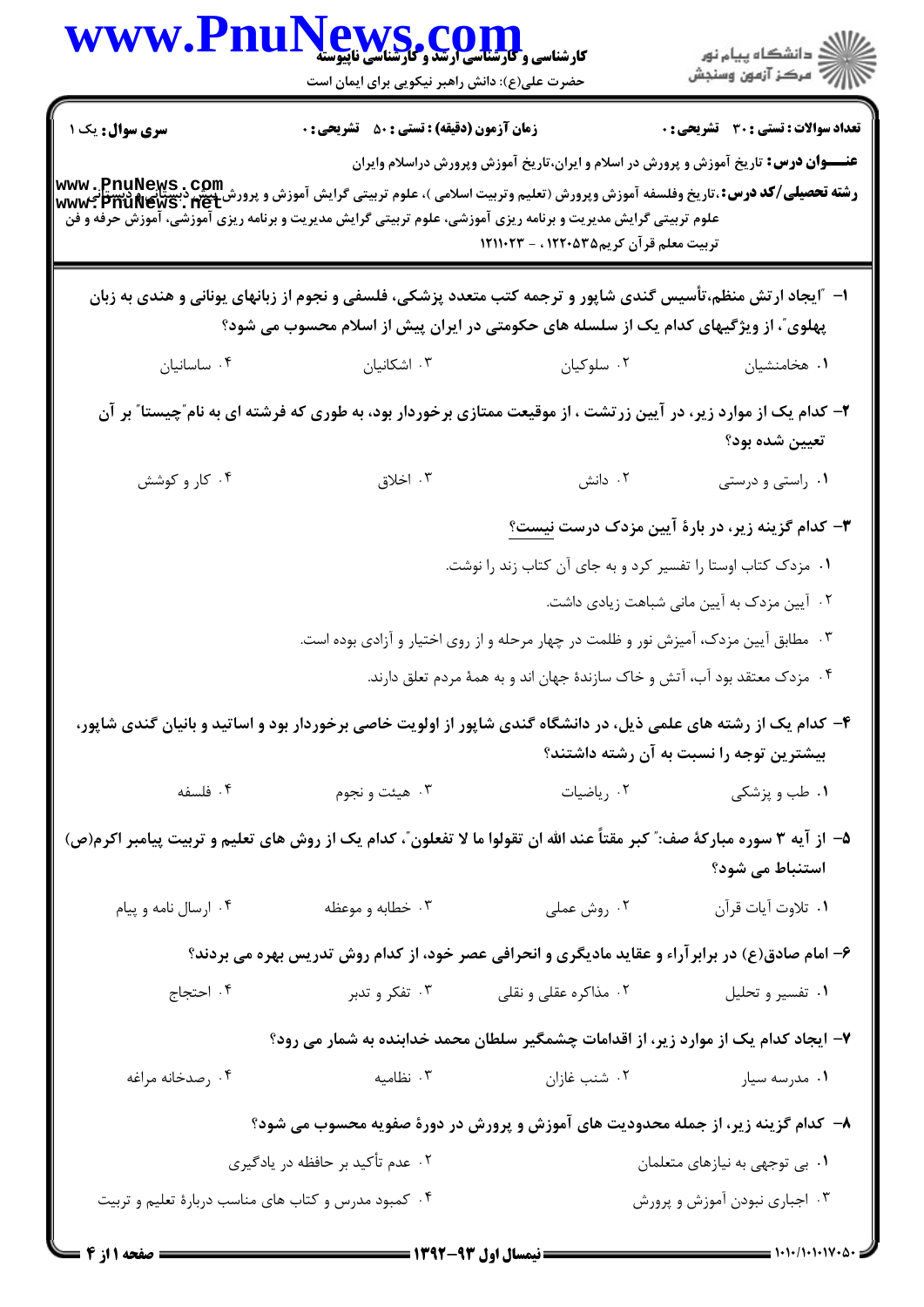| www.Pn                 | کارشناسی و کارشناسی ارتقد و کارشناسی ناپیوسته<br>حضرت علی(ع): دانش راهبر نیکویی برای ایمان است                                                                                                                                                                            |                                         | ِ دانشگاه پيام نور<br>// مرکز آزمون وسنڊش                                                                                 |
|------------------------|---------------------------------------------------------------------------------------------------------------------------------------------------------------------------------------------------------------------------------------------------------------------------|-----------------------------------------|---------------------------------------------------------------------------------------------------------------------------|
| <b>سری سوال : ۱ یک</b> | <b>زمان آزمون (دقیقه) : تستی : 50 ٪ تشریحی : 0</b>                                                                                                                                                                                                                        |                                         | <b>تعداد سوالات : تستی : 30 ٪ تشریحی : 0</b>                                                                              |
|                        | <b>رشته تحصیلی/کد درس:</b> تاریخ وفلسفه آموزش وپرورش (تعلیم وتربیت اسلامی )، علوم تربیتی گرایش آموزش و پرورش بیش دبستانی و دستتانی<br>Www: PnuNews . net<br>علوم تربیتی گرایش مدیریت و برنامه ریزی آموزشی، علوم تربیتی گرایش مدیریت و برنامه ریزی آموزشی، آموزش حرفه و فن | ۱۲۱۱۰۲۳ - ، تربیت معلم قرآن کریم۱۲۲۰۵۳۵ | <b>عنـــوان درس:</b> تاریخ آموزش و پرورش در اسلام و ایران،تاریخ آموزش وپرورش دراسلام وایران                               |
|                        |                                                                                                                                                                                                                                                                           |                                         | ۹- بنا بر توصیه غزالی، چه مواد درسی باید در مکتبخانه به کودک آموزش داده شود؟                                              |
|                        |                                                                                                                                                                                                                                                                           |                                         | ۰۱ سنت و سیرهٔ پیامبر(ص) و دستور زبان عربی به منظور قرائت درست قرآن                                                       |
|                        |                                                                                                                                                                                                                                                                           |                                         | ۰۲ قرآن، حدیث های پیامبر(ص) و سرگذشت افراد نیک                                                                            |
|                        |                                                                                                                                                                                                                                                                           |                                         | ۰۳ بازگویی خبر درست، انشاء نویسی به زبان ساده و اصول اخلاقی                                                               |
|                        |                                                                                                                                                                                                                                                                           |                                         | ۰۴ تلاوت قرآن، کلام و مقدمات حساب                                                                                         |
|                        | ۱۰– در نظامیه ها، شخصی که با سمت سرپرست مشغول انجام وظیفه بود، چه نامیده می شد؟                                                                                                                                                                                           |                                         |                                                                                                                           |
| ۰۴ خازن المكتبه        | ۰۳ متولی                                                                                                                                                                                                                                                                  | ۰۲ فراش                                 | ٠١ نواب                                                                                                                   |
|                        | 1۱– استفاده از کدام یک از انواع کتابخانه های اسلامی، تحت شرایط خاصی صرفاً برای دانشمندان و پژوهشگران آزاد بود؟                                                                                                                                                            |                                         |                                                                                                                           |
|                        | ۰۲ کتابخانه های نیمه ملی و نیمه عمومی                                                                                                                                                                                                                                     |                                         | ۰۱ کتابخانه های شخصی دانشمندان و علماء                                                                                    |
|                        | ۰۴ کتابخانه های ملی و عمومی                                                                                                                                                                                                                                               | ۰۳ کتابخانه های سلاطین و امرا           |                                                                                                                           |
|                        | ۱۲- کدام گزینه زیر، از روش های مطلوب یادگیری بود که در آن دانشجو از مرکز آموزشی به کانونی دیگر سفر می کرد و به                                                                                                                                                            |                                         | کسب آگاهی و دانش افزایی می پرداخت؟                                                                                        |
| ۰۴ سماع                | ۰۳ وجاده $\cdot$                                                                                                                                                                                                                                                          |                                         | <b>۱.</b> رحله اجازه انتخاب الله با با استفاده با با استفاده با با استفاده با استفاده با استفاده با استفاده با با استفاده |
|                        | ۱۳-کدام یک از موارد زیر، در قرن دوم هجری، بهترین روش برای استنباط حقایق دینی و استخراج اصول و قواعد آن در بین                                                                                                                                                             |                                         | فقها محسوب مي شد؟                                                                                                         |
| ۰۴ سؤال و مناقشه       |                                                                                                                                                                                                                                                                           | ۰۲ درایه استان و تاریخ است. ساطره است   | ۰۱ روایت                                                                                                                  |
|                        | ۱۴– کدام یک از القاب علمی ذیل، در بین دانشمندان از طبقه مفسران و فقیهان و علمای دیگر، صرفاً به محدثان بزرگ اختصاص                                                                                                                                                         |                                         | يافته بود؟                                                                                                                |
| ۰۴ اميرالمؤمنين        | ٢. امام مستخدم المستخدم المستخدم المستخدم المستخدم المستخدم المستخدم المستخدم المستخدم المستخدم المستخدم المستخدم المستخدم المستخدم المستخدم المستخدم المستخدم المستخدم المستخدم المستخدم المستخدم المستخدم المستخدم المستخدم                                             |                                         | ۰۱ مسند                                                                                                                   |
|                        | ۱۵– کدام یک از موارد زیر، از جمله منابع درسی دورهٔ خارج در حوزه های علمیه محسوب <u>نمی</u> شود؟                                                                                                                                                                           |                                         |                                                                                                                           |
| ۰۴ وسايل الشيعه        | ۰۳ اصول الفقه                                                                                                                                                                                                                                                             |                                         |                                                                                                                           |
|                        |                                                                                                                                                                                                                                                                           |                                         | ۱۶- کدام یک از کتاب های زیر، از جمله تألیفات ارزشمند ابوعلی سینا می باشد؟                                                 |
| ۰۴ حيات الابرار        | ۰۳ سیاست نامه                                                                                                                                                                                                                                                             |                                         | ۰۱ دانشنامه علایی هستاس ۲۰ الانوار                                                                                        |
|                        |                                                                                                                                                                                                                                                                           |                                         |                                                                                                                           |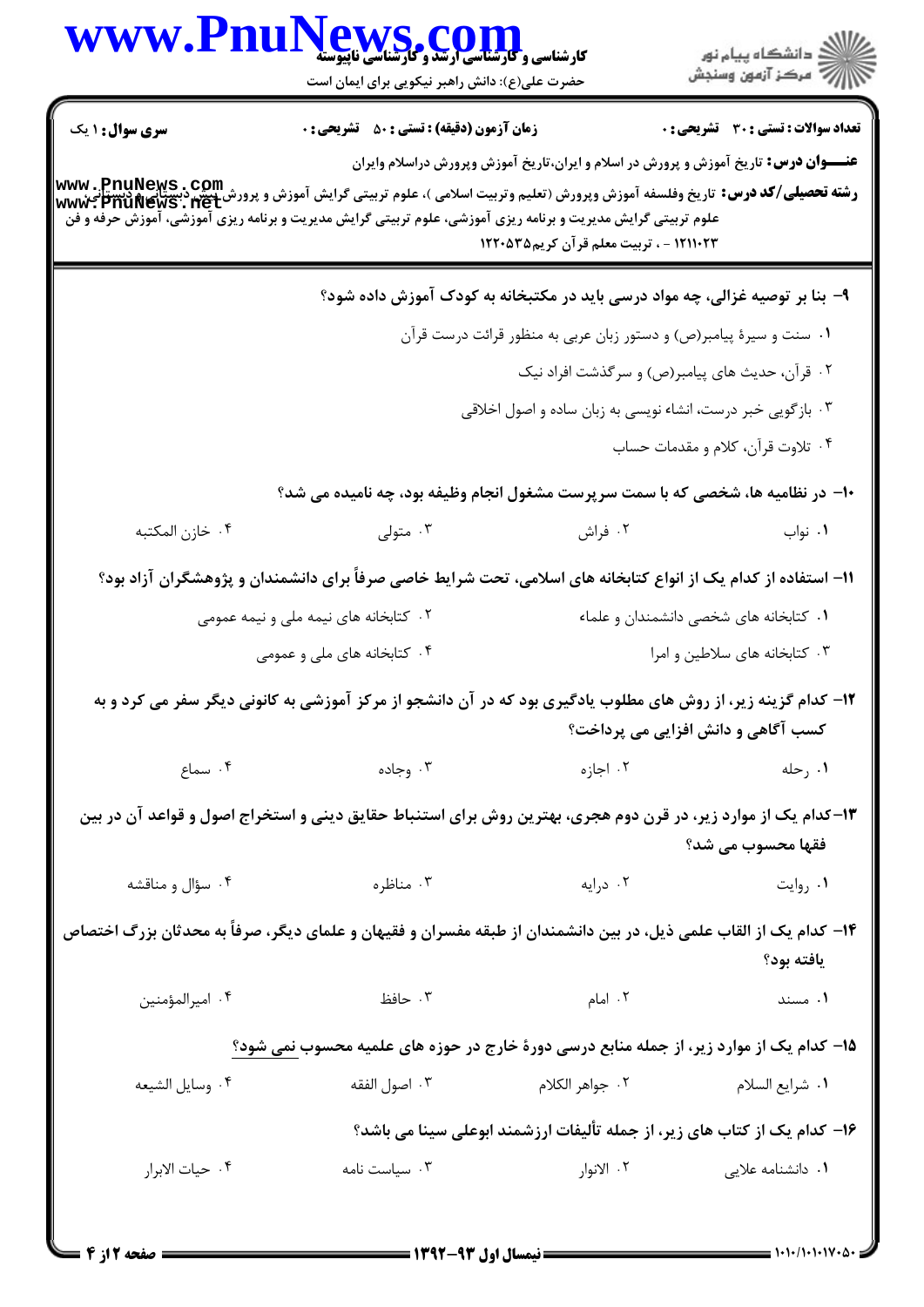|                        | WWW.PnuNews.com<br>حضرت علی(ع): دانش راهبر نیکویی برای ایمان است                                              | ر<br>دانشڪاه پيام نور)<br>اڳ مرڪز آزمون وسنڊش                                                                                                                                                                                                                                                                            |
|------------------------|---------------------------------------------------------------------------------------------------------------|--------------------------------------------------------------------------------------------------------------------------------------------------------------------------------------------------------------------------------------------------------------------------------------------------------------------------|
| <b>سری سوال : ۱ یک</b> | <b>زمان آزمون (دقیقه) : تستی : 50 ٪ تشریحی : 0</b>                                                            | <b>تعداد سوالات : تستی : 30 ٪ تشریحی : 0</b>                                                                                                                                                                                                                                                                             |
|                        | علوم تربیتی گرایش مدیریت و برنامه ریزی آموزشی، علوم تربیتی گرایش مدیریت و برنامه ریزی آموزشی، آموزش حرفه و فن | <b>عنـــوان درس:</b> تاریخ آموزش و پرورش در اسلام و ایران،تاریخ آموزش وپرورش دراسلام وایران<br><b>رشته تحصیلی/کد درس:</b> تاریخ وفلسفه آموزش وپرورش (تعلیم وتربیت اسلامی )، علوم تربیتی گرایش آموزش و پرورش بیش دبستانی و دبستانی، www . PnuNews . Com<br>www . PnuNews . net<br>۱۲۱۱۰۲۳ - ، تربیت معلم قرآن کریم۱۲۲۰۵۳۵ |
|                        |                                                                                                               | ۱۷- کدام یک از موارد زیر، از جمله آثار مثبت دارالفنون محسوب <u>نمی شود؟</u>                                                                                                                                                                                                                                              |
|                        |                                                                                                               | ۱. شناساندن تمدن و فرهنگ مغرب زمین به وسیلهٔ معلمان دارالفنون                                                                                                                                                                                                                                                            |
|                        |                                                                                                               | ۰۲ تألیف و ترجمه کتاب های متعدد در رشته های مختلف                                                                                                                                                                                                                                                                        |
|                        |                                                                                                               | ۰۳ تأسیس وزارت علوم در سال ۱۲۷۲                                                                                                                                                                                                                                                                                          |
|                        |                                                                                                               | ۰۴ تقلید کامل در برنامه دبستان ها از مؤسسات تربیتی غرب به لحاظ سازمان، برنامه و محتوا                                                                                                                                                                                                                                    |
|                        |                                                                                                               | ۱۸– کدام یک از موارد زیر،برای توسعه دوایر علوم، اشاعه معارف و فنون و رفع تنگناها و نقایص تحصیلات علمی و فنی تشکیل<br>شده بود؟                                                                                                                                                                                            |
|                        | ۰۲ شورای عالی معارف                                                                                           | ٠١ انجمن معارف                                                                                                                                                                                                                                                                                                           |
|                        | ۰۴ شورای عالی فرهنگ                                                                                           | ۰۳ فرهنگستان علوم و فرهنگ                                                                                                                                                                                                                                                                                                |
|                        |                                                                                                               | ۱۹- کدام گزینهٔ زیر، دربارهٔ ویژگی های آموزش و پرورش ایران در دوران قبل از انقلا ب اسلامی درست <u>نیست؟</u>                                                                                                                                                                                                              |
|                        |                                                                                                               | ۰۱ برنامه های آموزش و پرورش بطور مداوم دستخوش تغییر و اصلاح می گردید.                                                                                                                                                                                                                                                    |
|                        |                                                                                                               | ۰۲ نظام آموزش و پرورش تقلید ناشیانه و کم ثمری از برنامه های کشورهای اروپایی بود.                                                                                                                                                                                                                                         |
|                        |                                                                                                               | ۰۳ کشور فرانسه در تمام شئون مملکت، به ویژه آموزش و پرورش، سرمشق و الگو شده بود.                                                                                                                                                                                                                                          |
|                        |                                                                                                               | ۰۴ هدف آموزش و پرورش صرفاً در سواد آموزی و انتقال اطلاعات و معلومات خلاصه می شد.                                                                                                                                                                                                                                         |
|                        |                                                                                                               | <b>-۲-</b> کدام گزینهٔ زیر، دربارهٔ شیوهٔ ارزشیابی در نظام فعلی آموزش و پرورش ایران درست <u>نیست؟</u>                                                                                                                                                                                                                    |
|                        |                                                                                                               | ۰۱ ارزشیابی به صورت مستمر نیست و به طور مقطعی به کار گرفته می شود.                                                                                                                                                                                                                                                       |
|                        |                                                                                                               | ۰۲ ارزشیابی صرفاً ابزار تکمیلی آموزش تلقی می شود.                                                                                                                                                                                                                                                                        |
|                        |                                                                                                               | ۰۳ اکثر معلمان از شیوه های مختلف ارزشیابی و روش به کارگیری آنها اطلاع کافی ندارند.                                                                                                                                                                                                                                       |
|                        |                                                                                                               | ۰۴ برای ارزشیابی برخی از دروس ضابطه دقیقی وجود ندارد.                                                                                                                                                                                                                                                                    |
|                        |                                                                                                               | <b>۳۱</b> – "هدایت تحصیلی و توأم ساختن علم و تجربه"، جزو کدام یک از فصل های اصول حاکم بر نظام آموزش و پرورش جمهوری<br>اسلامی ایران محسوب می شود؟                                                                                                                                                                         |
|                        | ۰۲ مدیریت، مشارکت، هماهنگی و ارتباط با سایر نهادها                                                            | ۰۱ کلیات                                                                                                                                                                                                                                                                                                                 |
|                        | ۰۴ معلم                                                                                                       |                                                                                                                                                                                                                                                                                                                          |

 $= 1 - 1 - 11 - 11 - 10 - 2$